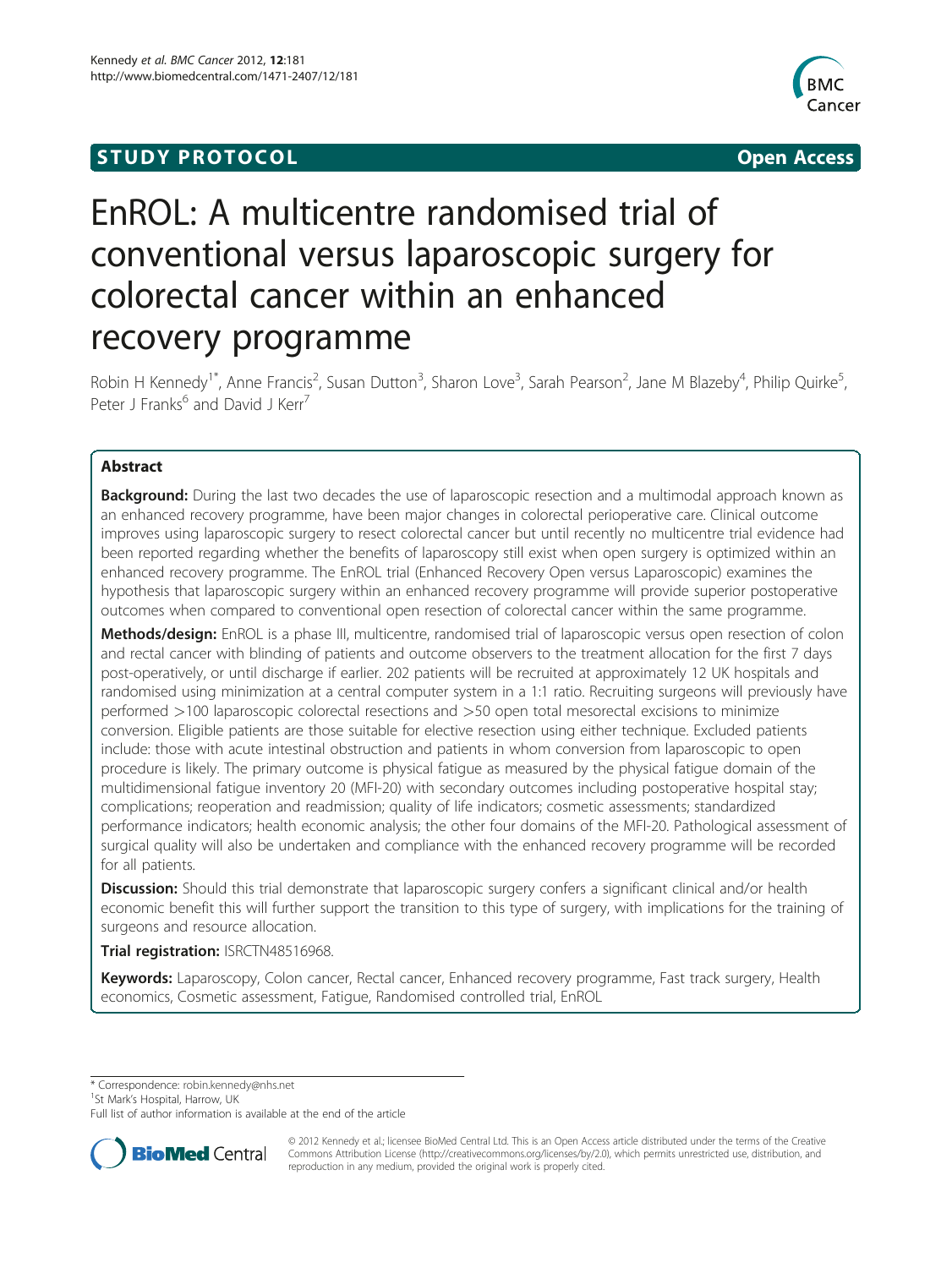#### Background

During the last 20 years laparoscopic colorectal cancer resection has developed, improving short term clinical outcomes [\[1](#page-7-0)-[3\]](#page-7-0) while providing equivalent oncological results [[4-8](#page-8-0)]. Some authors [[9-11](#page-8-0)] have reported 3–4 day median postoperative hospital stays after laparoscopic surgery, whereas previously it would have been >10 days [[12,13\]](#page-8-0) . Systematic reviews [[1,2\]](#page-7-0) document improvements in short term outcomes after laparoscopy, particularly reduction in complications, postoperative pain and hospital stay. However despite these reports the proportion of elective colorectal resections performed laparoscopically in England during 2011 was still only estimated to be 33% (personal communication, MG Coleman)

The last 12 years have also seen the appearance of Enhanced Recovery care or Fast Track Surgery. This applies a multimodal approach to improving care using evidence based interventions and has even resulted in mean and median postoperative hospital stays of 3 days [[9,14,15\]](#page-8-0). Enhanced Recovery care involves preconditioning of patient expectation, modification of surgical technique with smaller incisions, improved anaesthetic and fluid replacement practices, better postoperative pain control, omission of opiates where possible, avoidance of drains and nasogastric tubes, early removal of urinary catheters, mobilization and feeding immediately after surgery, early discharge, and expedited review when necessary. As a result of these developments trials on enhanced recovery care report reductions in postoperative complications and hospital stay [[16-18\]](#page-8-0). There has understandably been great interest in the introduction of enhanced recovery care but it is unclear what proportion of hospitals have introduced it. We estimate that it will not have been introduced effectively in more than 50% of UK hospitals to date.

Given the significant shortening of hospital stay and decrease in complications resulting from the use of an Enhanced Recovery Programme (ERP), can laparoscopic surgery further improve recovery? Two small single centre studies from Denmark and England [[10,19\]](#page-8-0) provided conflicting results. The Danish study reported 3 day median postoperative hospital stays in both arms, whereas the English trial showed a significant reduction in median hospital stay and readmission rate for the laparoscopic group. It is, therefore, unclear whether optimal results following elective colorectal resection are achieved by laparoscopy or by using open surgery which has been optimized within an Enhanced Recovery Programme. To answer this question the EnROL trial has been designed to examine outcomes in a multicentre setting. This study examines the hypothesis that laparoscopic surgery within an ERP will provide superior postoperative outcomes when compared to conventional

open resection of colorectal cancer within the same programme.

#### Methods/design Study design

The EnROL trial (Enhanced Recovery Open versus Laparoscopic) is a phase III, multicentre, randomised controlled trial, with blinding of patients and outcome observers during the first week post-operatively or until the date of postoperative discharge if earlier. Patients will be randomised between open and laparoscopic surgery, with both groups treated within an ERP, see Figure 1. The trial is being run at 12 centres in the UK which encompass a mix of rural and urban populations, treated within district general and specialist hospitals. In contrast to most previous laparoscopic colorectal trials the surgeons will have extensive experience of both laparoscopic and open surgery, having completed at least 100 laparoscopic colorectal resections and 50 open total mesorectal excisions prior to participating in the study. This should minimise the number of operations that will need to be converted to the open approach. Additionally surgeons will be provided with video recordings of standardized laparoscopic procedures prepared for the UK laparoscopic colorectal preceptorship programme.

The primary endpoint is patient reported physical fatigue measured by the physical fatigue domain of the multidimensional fatigue inventory 20 (MFI-20) [[20\]](#page-8-0) at 4 weeks after surgery. The secondary endpoints include postoperative hospital stay; 30 day and in-hospital complications; 30 day re-admission and re-operation rates; the other four domains of the MFI-20; a generic and cosmetic health related quality of life assessments [[21](#page-8-0)-[23](#page-8-0)];

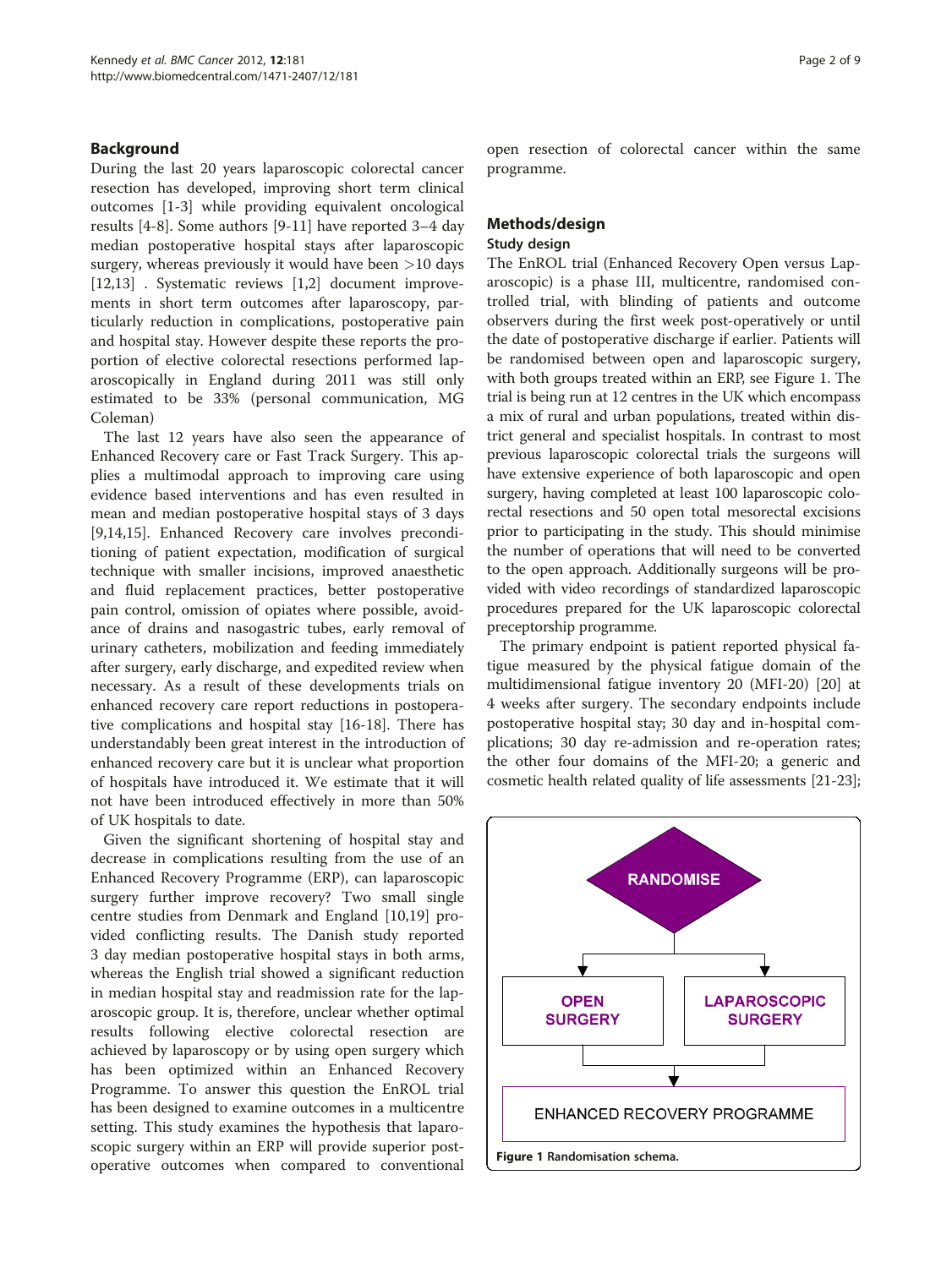observer measures of performance [\[10,24](#page-8-0)] and measures of resource use.

The study population is patients of age 18 and above who require elective resection of colonic or rectal cancer and are suitable for laparoscopic surgery. Exclusions to trial entry are acute intestinal obstruction, previous complex laparotomies, emergency admission and pregnancy. Patients are also ineligible when, in the opinion of the treating surgeon, conversion to open surgery is likely (such as in rectal cancer when preoperative imaging suggests tumour is present at the resection margin – 'threatened margin'). Preoperative identification of the inability to insert an epidural catheter is also an exclusion criterion, as it would prevent patients who require it receiving postoperative epidural analgesia.

The EnROL trial has been approved by the National Research Ethics Service Committee South Central - Oxford B (REC reference: 07/H0605/150). The trial is co-ordinated by the Oncology Clinical Trials Office (OCTO) at the University of Oxford, with statistical support from the Centre for Statistics in Medicine, which together form Oxford Clinical Trials Research Unit (OCTRU). OCTRU is a UKCRN Registered Clinical Trials Unit. The trial is sponsored by the University of Oxford and North West London Hospitals NHS Trust. The Data Safety and Monitoring Committee and Trial Steering Committee, which includes a patient representative, will meet regularly in order to oversee the trial appropriately. Funding has come principally from the Bobby Moore Fund, Cancer Research UK (CR-UK) (Ref number: CRUK/07/019). Ethicon Endo-surgery have provided additional funding to facilitate provision of wound dressings and collection of pathology material.

#### Randomisation

Following consent, eligible patients will be randomised in a 1:1 ratio to open or laparoscopic resection using a central computer system at the Oncology Clinical Trials Office. Simple randomisation will be used for the first 50 patients then minimization with a random element (0.8) [[25](#page-8-0)]. The stratification factors used in the minimization are hospital, cancer site (colon/rectum) and age  $(<$  66 years, 66–75 years, >75 years). To facilitate blinding of outcome observers the randomisation allocation will be sent directly to the patient's surgeon via email and will not be made available to the site staff member completing the randomisation process.

#### Intervention

Surgery is to be carried out by one of the centre's trialaccredited surgeons no later than 6 weeks after randomisation.

Surgery should be performed in a standard fashion by the trial surgeon(s) at each site, the only difference being the method of access. Rectal tumours within 10 cm of the anal verge should be treated by total mesorectal excision accompanied, whenever possible, by preservation of the hypogastric nerves. Tumours are defined as being rectal when at or within 15 cm of the anal verge on rigid sigmoidoscopy, performed with the patient awake on their left side. Conversion is defined as the inability to complete the dissection fully laparoscopically, including the vascular division, and it usually but not always, requires the use of a larger incision than that needed to remove the specimen.

#### Blinding

Patients and outcome observers are to be blinded to the randomisation allocation until 7 days after surgery or the day of discharge if earlier. To facilitate this large Allevyn™ adhesive dressings will be provided for all trial patients. In addition, centres should ensure that all patient records which detail the randomisation allocation are stored in a sealed envelope within the patient's notes until after the patient is unblinded.

Blinding is an important design feature of randomised controlled trials, reducing the risk of several forms of bias including reporting bias and observer bias. A successfully implemented blinding protocol improves the validity of trial results, however the success of blinding is infrequently tested or reported in randomised controlled trials. To investigate the role and success of blinding in surgical randomised controlled trials, and its impact on patient experience, the trial protocol was amended to include collection of quantitative data about the success of blinding using the Bang Blinding Index [[26\]](#page-8-0). This statistical measure calculates the proportion of un-blinded patients (and research staff) in the trial by asking them to state to which arm of the study they believe they (their patient) have been allocated.

#### Enhanced recovery care

The standardized perioperative care protocol (Enhanced Recovery Programme) is outlined in Table [1](#page-3-0). It is possible for individual centres to amend this programme provided the treatment is standardized irrespective of randomisation, and the Trial Office is notified prior to the centre opening to recruitment. Compliance with the components of the Enhanced Recovery Programme will be recorded for all patients.

#### Measurement of outcomes Primary endpoint

The primary endpoint is physical fatigue 4 weeks after surgery as measured using the physical fatigue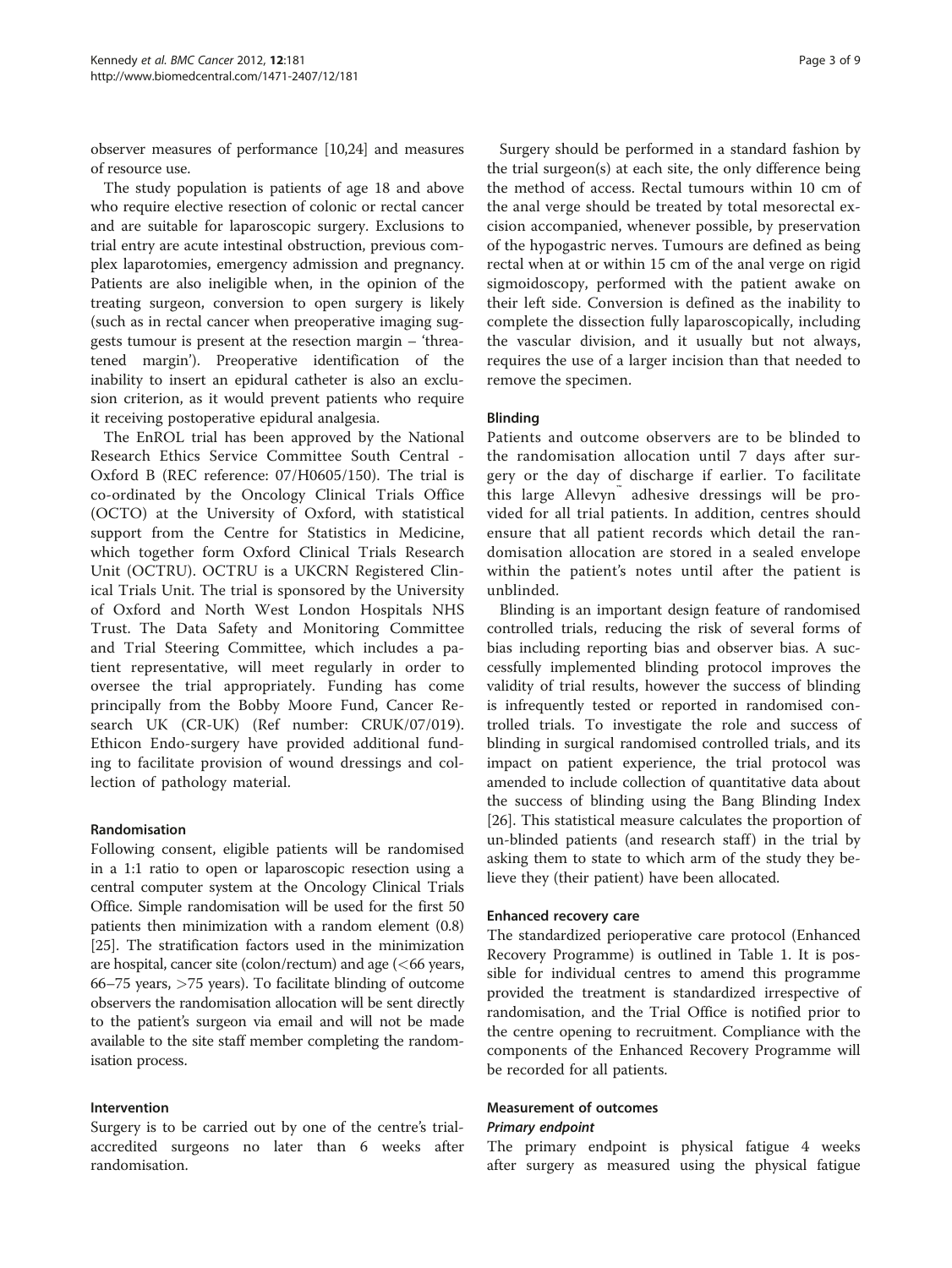### <span id="page-3-0"></span>Table 1 Standardised Enhanced Recovery Programme for the EnROL Trial

| Before admission              |                 | Conditioning of expectations of patient and carer by receipt of oral and written information<br>at a dedicated preadmission visit, or by telephone counselling, with provision of a<br>dedicated booklet or video sent by post. |  |  |
|-------------------------------|-----------------|---------------------------------------------------------------------------------------------------------------------------------------------------------------------------------------------------------------------------------|--|--|
|                               |                 | Meeting with stoma nurse if stoma anticipated.                                                                                                                                                                                  |  |  |
|                               |                 | Identification of factors that might delay discharge and consideration of solutions<br>e.g. provision of support<br>when discharged if living alone.                                                                            |  |  |
|                               |                 | Co-morbid risk assessment: optimised pre-morbid health status.                                                                                                                                                                  |  |  |
| Day before surgery            |                 | Avoidance of oral bowel preparation except in patients undergoing total mesorectal excision<br>(TME) and reconstruction.                                                                                                        |  |  |
|                               |                 | Nutrition: three high protein/high calorie drinks if receiving oral bowel preparation.                                                                                                                                          |  |  |
| Day of surgery                | Pre-operatively | Preoperative oral carbohydrate loading to be given 2-4 hours prior to anaesthesia,<br>using 200ml of fluid<br>containing 12.5g/100ml CHO with a proven safety profile.                                                          |  |  |
|                               |                 | Avoidance of long acting sedative medication from midnight prior to surgery.                                                                                                                                                    |  |  |
|                               | In theatre      | Activation of thoracic epidural (T6-11) prior to skin incision.                                                                                                                                                                 |  |  |
|                               |                 | Avoidance of abdominal drains at primary operation.                                                                                                                                                                             |  |  |
|                               |                 | Avoidance of nasogastric drainage in the immediate postoperative period.                                                                                                                                                        |  |  |
|                               |                 | Total volume of IV fluid $<$ 3000ml.                                                                                                                                                                                            |  |  |
|                               |                 | The use of upper body forced air heating intraoperatively.                                                                                                                                                                      |  |  |
|                               |                 | Local anaesthetic infiltration to the largest wound in minimal access surgery.                                                                                                                                                  |  |  |
|                               |                 | Open surgery: small transverse or curved incisions when possible.                                                                                                                                                               |  |  |
|                               | After theatre   | Oral intake of $\geq$ 800ml fluid (including oral nutritional supplements) postoperatively on<br>the day of surgery,<br>before midnight.                                                                                        |  |  |
|                               |                 | $\geq$ 200ml oral nutritional supplement postoperatively on the day of surgery, before midnight.                                                                                                                                |  |  |
|                               |                 | Mobilisation by walking or sitting in a chair.                                                                                                                                                                                  |  |  |
| First Postoperative day from  |                 | $\geq$ 2 units of oral nutritional supplement taken.                                                                                                                                                                            |  |  |
| midnight – midnight (Day 1)   |                 | Termination of IV fluid infusion.                                                                                                                                                                                               |  |  |
|                               |                 | Intake and tolerance of solid food.                                                                                                                                                                                             |  |  |
|                               |                 | Intake of lactulose or a magnesium preparation to enhance bowel movements.                                                                                                                                                      |  |  |
|                               |                 | Use of thoracic epidural analgesia.                                                                                                                                                                                             |  |  |
|                               |                 | Mobilisation (out of bed) for at least 6 hours.                                                                                                                                                                                 |  |  |
|                               |                 | Provided patient mobile, termination of urinary drainage on day 1, except after TME when it may be<br>preferable to leave it until day 3                                                                                        |  |  |
|                               |                 | Assisted mobilisation – $4 \times 60$ m walks.                                                                                                                                                                                  |  |  |
| Second Postoperative day from |                 | Pain relief: termination of the thoracic epidural analgesia.                                                                                                                                                                    |  |  |
| midnight - midnight (Day 2)   |                 | Use of a multi-modal analgesic regime at, or before, discontinuation of thoracic epidural analgesia<br>e.g. paracetamol and non steroidal anti-inflammatory or equivalent.                                                      |  |  |
|                               |                 | Termination of urinary drainage on day 2 or earlier, except after TME when it may be<br>preferable to leave it<br>until day 3.                                                                                                  |  |  |
| Discharge                     |                 | Aim for discharge day 2-3 for colonic and proximal rectal resection; day 5 when a<br>stoma fashioned.                                                                                                                           |  |  |
|                               |                 | Discharge Criteria: patients must be tolerating normal food, mobilising independently<br>and be managed on<br>oral analgesics to fulfil discharge criteria.                                                                     |  |  |
|                               |                 | Follow up: provision of hospital contact numbers to allow discussion of problems;<br>expedited review on<br>ward if problems within 2 weeks of surgery.                                                                         |  |  |
|                               |                 | Review in out patient clinic at two weeks post operation.                                                                                                                                                                       |  |  |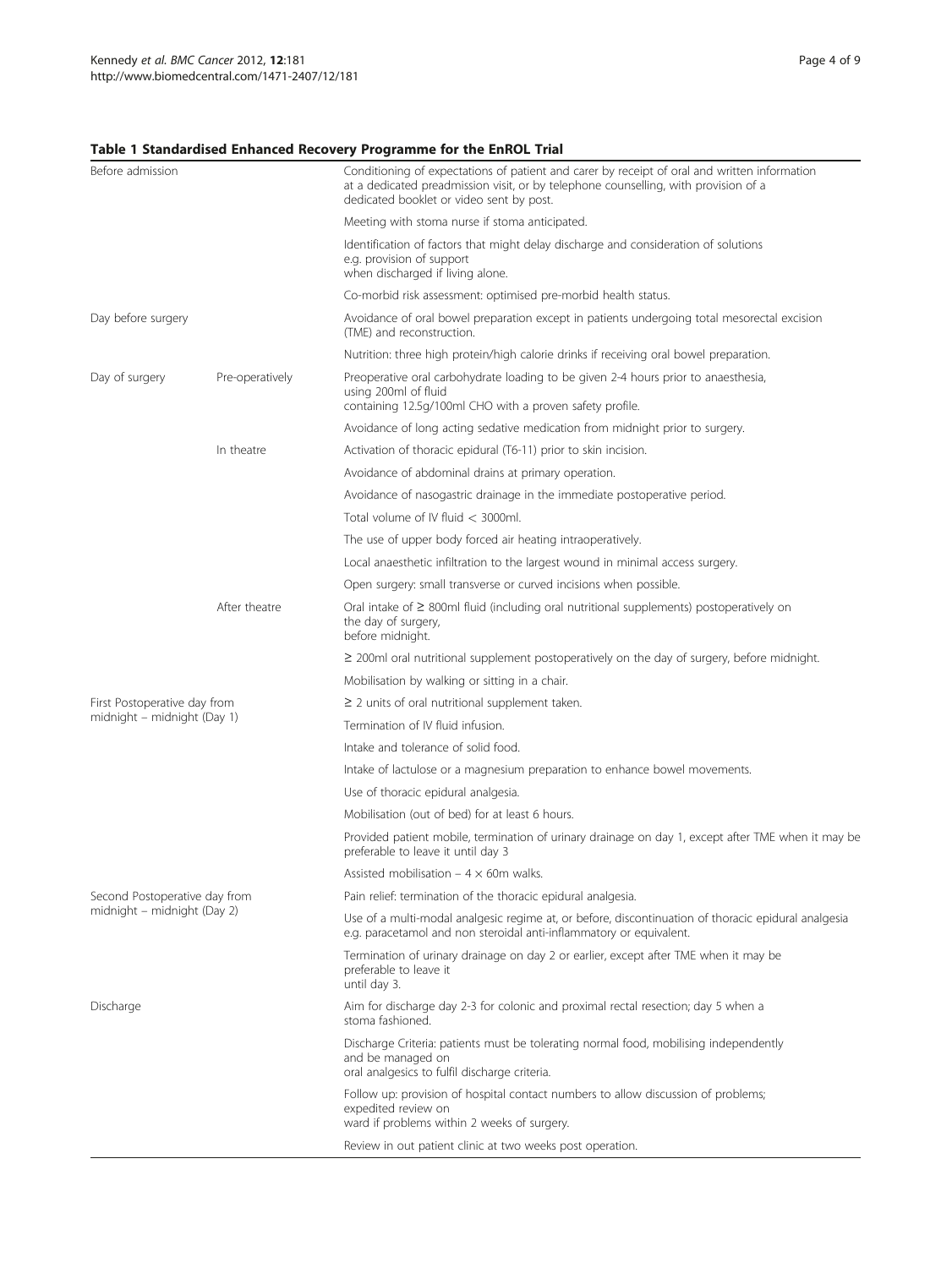#### <span id="page-4-0"></span>Table 2 Standard definitions of complications for assessing morbidity of trial patients

| Category          | <b>Definition</b>                                                                                                                                                                                                                                                           |  |  |  |  |
|-------------------|-----------------------------------------------------------------------------------------------------------------------------------------------------------------------------------------------------------------------------------------------------------------------------|--|--|--|--|
| Cardiorespiratory | Respiratory failure - requiring mechanical ventilation                                                                                                                                                                                                                      |  |  |  |  |
|                   | Cardiac failure: cardiac index $<$ 2 litres per m <sup>2</sup> (treated first by fluid resuscitation and if no response by<br>inotropic or vasoconstrictive medication)                                                                                                     |  |  |  |  |
|                   | Pulmonary oedema - radiological diagnosis                                                                                                                                                                                                                                   |  |  |  |  |
|                   | Arrhythmia - ECG changes requiring medical treatment and/or electroconversion                                                                                                                                                                                               |  |  |  |  |
|                   | Pleural fluid - radiographic diagnosis                                                                                                                                                                                                                                      |  |  |  |  |
|                   | Acute myocardial infarction - electrocardiographic diagnosis                                                                                                                                                                                                                |  |  |  |  |
|                   | Acute renal failure - requiring haemofiltration                                                                                                                                                                                                                             |  |  |  |  |
|                   | Stroke with neurological symptoms                                                                                                                                                                                                                                           |  |  |  |  |
|                   | Pulmonary embolism                                                                                                                                                                                                                                                          |  |  |  |  |
|                   | Distal ischaemia                                                                                                                                                                                                                                                            |  |  |  |  |
|                   | Deep vein thrombosis - requiring duplex, radiological or other confirmation                                                                                                                                                                                                 |  |  |  |  |
|                   | Other cardiorespiratory                                                                                                                                                                                                                                                     |  |  |  |  |
| Surgical          | Unexpected blood loss > 0.5 litres during operation                                                                                                                                                                                                                         |  |  |  |  |
|                   | Bowel perforation                                                                                                                                                                                                                                                           |  |  |  |  |
|                   | Ureteric damage                                                                                                                                                                                                                                                             |  |  |  |  |
|                   | Wound dehiscence involving separation of deep abdominal wall closure                                                                                                                                                                                                        |  |  |  |  |
|                   | Postoperative bleeding - overt blood loss requiring $> 2$ litre transfusion with a normal clotting profile.                                                                                                                                                                 |  |  |  |  |
|                   | Delayed oral intake - intravenous fluids $> 1$ week owing to postoperative ileus                                                                                                                                                                                            |  |  |  |  |
|                   | Bowel obstruction requiring reoperation                                                                                                                                                                                                                                     |  |  |  |  |
|                   | Anastomotic leakage defined within 30 days of surgery radiologically (demonstration on abdominal CT with<br>oral contrast, MRI or by contrast enema), surgically (visual evidence of faecal leakage at reoperation)<br>or at autopsy (presence of a disrupted anastomosis). |  |  |  |  |
|                   | Necrosis of stoma - requiring surgery                                                                                                                                                                                                                                       |  |  |  |  |
|                   | Aspiration Pneumonia - radiological diagnosis with appropriate history                                                                                                                                                                                                      |  |  |  |  |
|                   | Other surgical                                                                                                                                                                                                                                                              |  |  |  |  |
| Infective         | Sepsis - pyrexia $>$ 38 °C, septic focus or positive blood culture                                                                                                                                                                                                          |  |  |  |  |
|                   | Postoperative peritonitis - clinical diagnosis                                                                                                                                                                                                                              |  |  |  |  |
|                   | Abdominal abscess - ultrasonograpy, computed tomography or operative diagnosis                                                                                                                                                                                              |  |  |  |  |
|                   | Necrotising fasciitis                                                                                                                                                                                                                                                       |  |  |  |  |
|                   | Wound infection - defined as any one of the following: (modified from reference 26)                                                                                                                                                                                         |  |  |  |  |
|                   | 1. Purulent discharge or the aspiration of pus                                                                                                                                                                                                                              |  |  |  |  |
|                   | 2. Erythema or localised swelling requiring antibiotics or surgical drainage, unless the drainage is clear<br>and negative on culture i.e. a seroma                                                                                                                         |  |  |  |  |
|                   | 3. A diagnosis of a wound infection made by a doctor.                                                                                                                                                                                                                       |  |  |  |  |
|                   | 4. Report of wound discharge by the patient unless it is proven to be uninfected                                                                                                                                                                                            |  |  |  |  |
|                   | Chest infection - radiological diagnosis or empyema                                                                                                                                                                                                                         |  |  |  |  |
|                   | Urinary tract infection                                                                                                                                                                                                                                                     |  |  |  |  |
|                   | Disseminated intravascular coagulation                                                                                                                                                                                                                                      |  |  |  |  |
|                   | Other infective complication                                                                                                                                                                                                                                                |  |  |  |  |

Major morbidity is defined as any of the following occuring within the hospital admission or 30 days of surgery: haemorrhage (requiring transfusion), any re-operation or readmission, anastomotic leakage, wound dehiscence, sepsis requiring at least high dependency support, HDU stay of  $>$  5 days, unplanned admission to Intensive or Coronary Care Unit and death.

domain of the multidimensional fatigue inventory 20 (MFI-20). The MFI-20 is a 20-item self-report instrument designed to measure fatigue. It covers the

following dimensions: general fatigue, physical fatigue, reduced activity, reduced motivation and mental fatigue.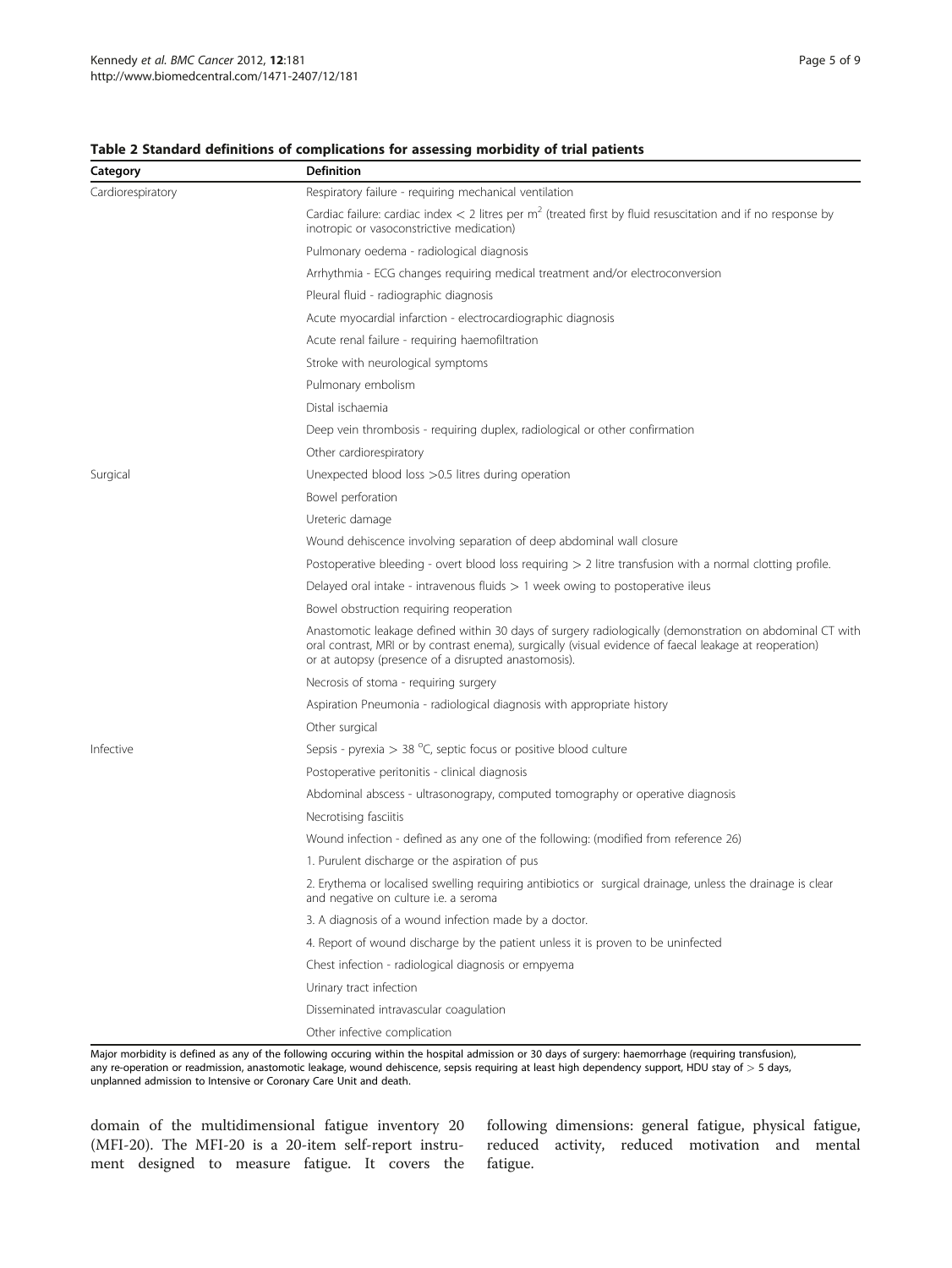| Questionnaire/   | <b>Data Collection Time Point</b> |                |          |          |           |  |  |
|------------------|-----------------------------------|----------------|----------|----------|-----------|--|--|
| Assessment       | Pre<br>Operative*                 | Post-operative |          |          |           |  |  |
|                  |                                   | 4 weeks        | 3 months | 6 months | 12 months |  |  |
| <b>MFI-20</b>    | Χ                                 | X              | Χ        | Χ        |           |  |  |
| $SF-36$          | X                                 | X              | Χ        | Χ        |           |  |  |
| EQ-5D            | Χ                                 | X              | Χ        | Χ        |           |  |  |
| Health Economics | Χ                                 | Χ              | Χ        | Χ        |           |  |  |
| Body Image       | X                                 |                |          | Χ        | Х         |  |  |
| <b>SPIs</b>      | Χ                                 | X              | Χ        | Χ        |           |  |  |

Table 3 Time points for the collection of patient reported and functional outcome data

\* To be completed not more than 4 weeks prior to surgery.

#### Secondary endpoints

#### Postoperative hospital stay

Postoperative hospital stay will be reported, counting the day of operation as day zero.

#### Complications, re-admission, re-operation and mortality rates

30 day morbidity will be assessed at 30 days postoperatively by the centre's Research Nurse using a standardised definition of complications which have been modified from Lang et al. (2001) who reported a doubling of cost and hospital stay associated with postoperative complications [[27\]](#page-8-0). The standard definitions of complications are detailed in Table [2.](#page-4-0) 30 day re-admission and re-operation rates, along with 30 day and in-hospital mortality will also be recorded.

#### Patient reported and functional outcomes

Health related quality of life will be assessed using the SF-36 questionnaire [\[21\]](#page-8-0). Quality of life will also be analysed with the EQ-5D. Cosmetic outcomes will be performed using a body image assessment [\[23,28](#page-8-0)]. Time points for the completion of these questionnaires are shown in Table 3.

An observer assessment of physical function will be measured using standardized, objective performance indicators (SPIs) [[24](#page-8-0)] which comprise a test of lower limb strength, balance and endurance. SPIs will be measured prior to surgery and then at 4 weeks, 3 and 6 months postoperatively. The tests differs from those described by Guralnik et al., in that patients will be measured for walking speed along a 10 metre, instead of 8 foot course, with a 61.5 cm (2 foot) clear zone at each end as originally described.

#### Health economics outcomes

Health Economics questionnaires and EQ-5D will be completed by all patients providing information about the use of healthcare post-operatively for 6 months. Data collected will include GP surgery visits, GP home visits, in- patient stays, out-patients visits, District Nurse visits, physiotherapy and stoma nurse usage. Data will also be collected from the trial records to calculate the relative cost of the operative and peri- operative periods. Costs to be calculated include in-patient hotel costs, in-patient treatments costs (including re-admission and re-operation within 30 days and convalescent care), operating theatre costs and drug costs [\[29](#page-8-0)].

#### Other domains of the MFI

The other four domains general fatigue, reduced activity, reduced motivation and mental fatigue will be analysed.

#### Follow up & data collection

Patients will be seen at 2 and 4 weeks and then at 3 and 6 months post operatively. Follow up data will also be collected at 12 months after surgery. Research staff at the centres will collect the data and submit it to the Trial Office via the EnROL electronic data capture website.

#### Pathology

Resection specimens will be photographed to judge the quality of surgery of the mesorectum [[30](#page-8-0)], anal sphincters, [\[31,32](#page-8-0)] and the mesocolon [[33\]](#page-8-0) [\[34](#page-8-0)]. Dissection will be carried out according to the trial protocol using cross sectional slicing, careful inspection for distance of extramural spread, lymph nodes, extramural vascular invasion and peritoneal involvement. TNM version 5 and modified Dukes grading including C2 and stage D will be used and regression grading and data collected by protocol. The distance to the high tie from the tumour will be recorded. Quality will be assessed locally and centrally with the addition of measurements of the specimens' physical characteristics performed centrally. The quality of laparoscopic and open surgery will be compared to previous studies to facilitate assessment of the results of the trial.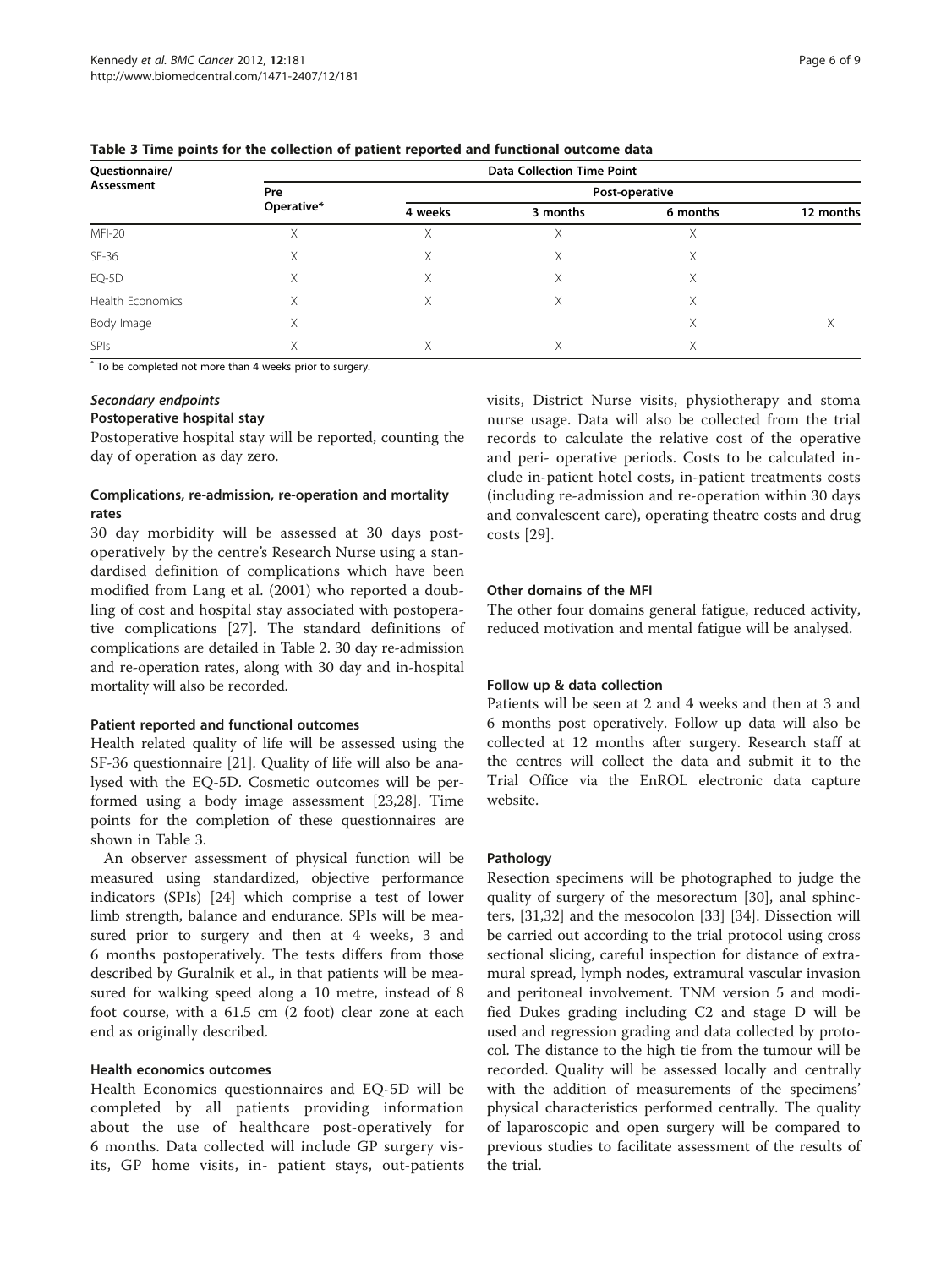#### Statistical analysis

Sample size: The original sample size calculation required 266 patients (133 per treatment arm) to allow 90% power to detect a difference in the primary outcome of fatigue (as measured by physical fatigue domain of the MFI-20) of 0.45 standard deviations at  $p = 0.05$ (two-sided). This includes a loss to follow up of 15% and a conversion rate of 8% from laparoscopic to open surgery. Following slower than expected recruitment the power was lowered to 80% in order to complete the study in a timely manner. With all other variables remaining the same the subsequent sample size of 202 (101 per treatment arm) is required. Additionally the study is powered to detect a 3 day difference in hospital stay at 80% power and  $p = 0.05$  (two-sided).

#### Analysis

All analyses will be on an intention-to-treat basis.

The primary outcome will be physical fatigue as measured by the physical fatigue domain of the MFI-20 at four weeks post operatively. If the primary outcome is normally distributed it will be compared using a t-test, ANCOVA adjusting for the minimization factors (primary analysis) and ANCOVA with further adjustment for prognostic factors.

Physical fatigue will also be compared at three and six months, the remaining quality of life variables at 4 weeks, 3 and 6 months, and the cosmetic outcome at 6 and 12 months, using the same analyses as for the primary outcome. Physical fatigue will be adjusted for the level of physical fatigue prior to surgery. The other measures of fatigue will also be reported.

For all continuous outcome variables, if there is severe departure from Normality the first approach will be transformation. If the data cannot be transformed to Normality, a Mann–Whitney test will be used. In the latter case no adjustment will be made for the minimization or prognostic factors.

Hospital stay will be compared using Kaplan Meier plots and log rank tests. The complications, re-operation and re-admission data will be binary and will hence be compared between the randomisation groups using a chi square test (or Fisher exact test if the data is sparse).

Quality of Life assessments at 4 weeks as measured by the SF-36 will be analysed as suggested in the SF-36 manual, comparison between treatments will use t-test and ANCOVA to adjust for prognostic factors. Mixedeffects models of repeated measures will be used to evaluate longitudinal comparisons (4 weeks, 3 months and 6 months).

The other four domains of the MFI will be analysed in the same way as the physical fatigue domain specified in the primary analysis.

The comparison between treatment groups of standardised performance indicators will use t-tests and ANCOVA adjusting for prognostic factors and baseline.

The tumour stage, quality of surgery grade, the physical measurements and the frequency of Dukes' C2 cases will be compared between groups.

Analysis of the health economic data will be undertaken separately by those involved in the health economic analysis. Costs will be estimated from the perspective of the UK NHS and health benefits expressed in terms of quality-adjusted life-years (QALYs). The cases where laparoscopic surgery may be considered cost effective will be pre-defined and the mean differential costs and QALYs will be calculated in order to assess whether any of these conditions are satisfied. The relative costs of the operative and peri-operative period will be derived for all trial patients including the cost of consumables that are likely to differ between the two surgical procedures.

QALYs will be calculated for each patient in the trial, on the basis of their responses to the EQ-5D preoperatively, at one month, three months and six months. Given that the time horizon of the analysis will be less than one year, total costs and QALYs remain undiscounted. To account for the skewed nature of the data, 95% CIs for the differential costs and QALYs will be estimated using bootstrapping methods. Missing data will be imputed using a multivariate multiple imputation procedure (Solas 3.0).

Statistical analysis will be undertaken using Stata (StataCorp LP).

#### **Discussion**

The EnROL trial has been set up to examine the hypothesis that laparoscopic surgery improves outcome when compared to open surgery for colorectal cancer resection, even when both methods are optimized within an ERP. Prior to 2011 there had only been two small studies examining this issue [[10,19\]](#page-8-0) and they reported conflicting results. Other trials reporting an improvement in clinical outcome following laparoscopic surgery did not use an enhanced recovery programme to optimize the open group [[1,2,](#page-7-0)[4\]](#page-8-0).

In 2011 the LAFA trial [\[35\]](#page-8-0) published outcomes comparing the two approaches to surgery +/− an ERP. In this study of patients having segmental colectomy, total hospital stay was reduced following laparoscopic surgery when compared to open surgery. There are significant differences between the EnROL and LAFA trials that warrant continuation of EnROL. The EnROL trial only involves very experienced laparoscopic surgeons; it will include patients with rectal carcinoma; it will not include patients with benign diagnoses; and there will be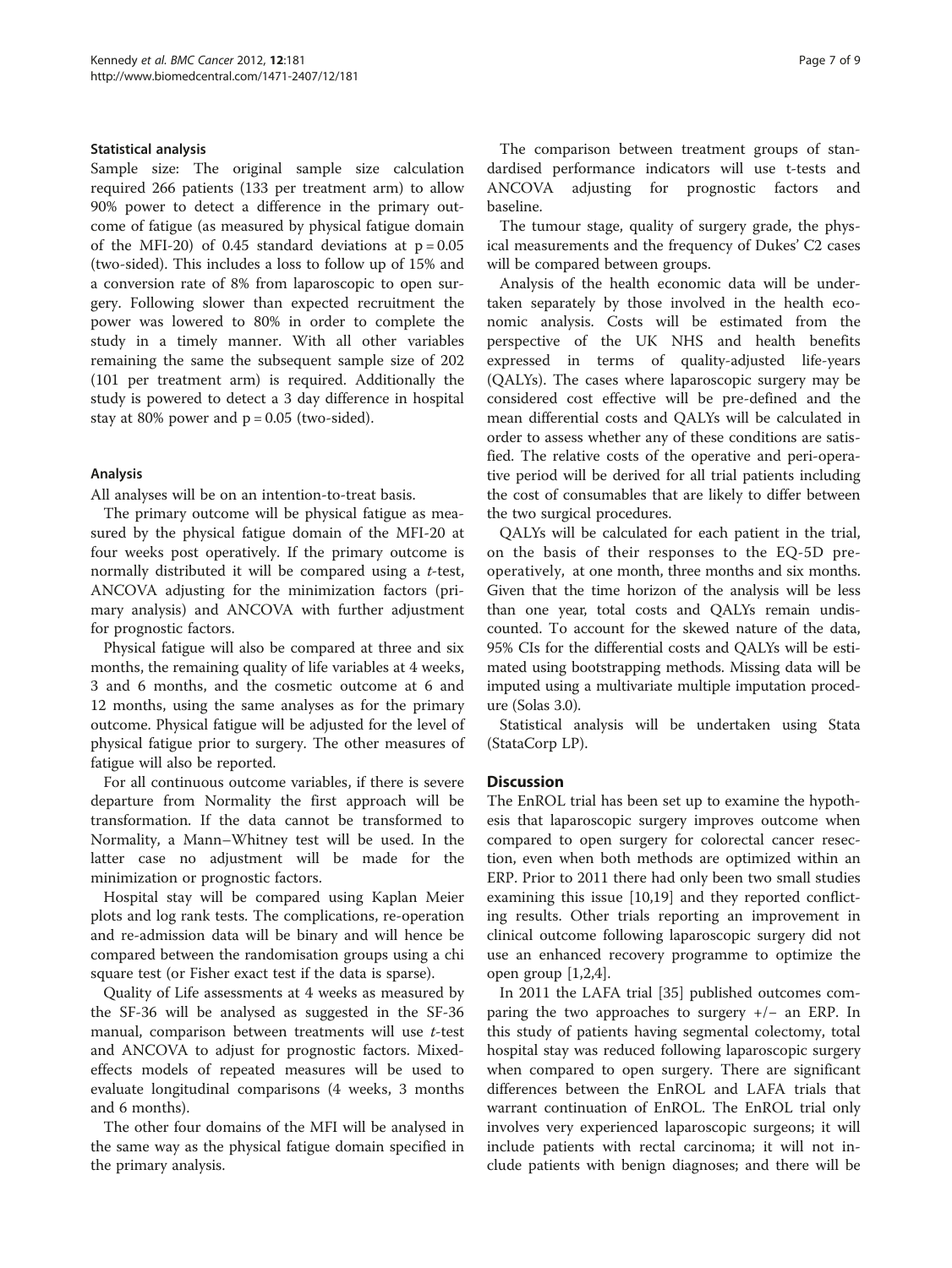<span id="page-7-0"></span>no attempt to randomise between ER care and non ER care, as happened in the LAFA trial.

The involvement in this trial of surgeons experienced in laparoscopy is important as it minimises the % conversion rate to open surgery, thus providing a more homogeneous laparoscopic group of patients (given the intention to treat analysis) and increasing the potential to demonstrate differences in outcome. The choice of 100 prior laparoscopic resections to enable surgeons to contribute to EnROL is both intuitive and based on data from studies examining the acquisition of surgical competence with this approach [\[36](#page-8-0)]. Rectal carcinoma has been included in the EnROL trial as rectal resection is often more difficult than colonic surgery and also more demanding laparoscopically. As a result only one large randomised trial has been reported to date examining outcomes following resection of both high and low rectal cancers [[6\]](#page-8-0). Generally hospital stay following rectal surgery is longer than after colonic surgery and therefore the potential to improve outcome after rectal surgery is greater, assuming laparoscopy decreases complications.

Patients with benign diagnoses have not been included in this study as in general they are younger and therefore fitter. By restricting the study to the treatment of cancer, and therefore an older age group who are generally less fit, it is likely surgery will have a greater impact on the patients - manifesting itself as a higher incidence of postoperative complications. The use of laparoscopic surgery has been shown to decrease postoperative complications [1,2] and the choice of only malignancy in the treatment group should highlight the potential benefits of this approach.

The primary endpoint of physical fatigue as measured by the Multidimensional Fatigue Inventory 20 (MFI-20) was chosen in order to provide a more global assessment of recovery than the normally used measure of postoperative hospital stay. In the past multicentre randomised trials looking at laparoscopic surgery have rarely found a difference in outcome when using a quality of life indicator. One exception was a trial of laparoscopic versus open donor nephrectomy that demonstrated a benefit to laparoscopy using both the MFI-20 and the SF-36 questionnaires [\[37\]](#page-8-0). The EnROL trial differs to many in that the surgeons are more experienced laparoscopic practitioners and thus we expect to see a lower conversion rate to open surgery and a more homogeneous 'laparoscopic' group of patients. The potential to detect a significant difference in outcomes will therefore be more likely than in some previous studies.

Currently laparoscopic colorectal resection costs more than open surgery because of the disposable equipment that is required. Many surgeons who practise conventional open colorectal surgery do not have the skills that would allow them to take on the minimal access technique and they will need extensive retraining in laparoscopy if they are to provide this new approach, which again has cost implications. In addition the procedure can take longer to perform than equivalent open operations, at least in the early stages of a surgeon's laparoscopic experience. For all these reasons and also the potential for laparoscopic surgery to improve clinical outcomes when compared to open surgery, it is important that the EnROL trial examines this question within a multicentre setting.

#### Abbreviations

EnROL: Enhanced Recovery Open versus Laparoscopic; MRI: Magnetic Resonance Imaging; LAFA: LAparoscopy and/or FAst track multimodal management versus standard care trial; ERP: Enhanced Recovery Programme; CR-UK: Cancer Research United Kingdom; CTAAC: Clinical Trials Awards and Advisory Committee; MFI-20: Multidimensional Fatigue Inventory 20; OCTO: Oncology Clinical Trials Office; SF-36: Short Form 36; EQ5D: Euroqol 5 Dimensions; SPIs: Standardised Performance Indicators; OCTRU: Oxford Clinical Trials Research Unit.

#### Competing interests

Ethicon Endo-surgery have part funded the EnROL trial and RHK's research. All other authors declare they have no competing interests.

#### Authors' contributions

RHK conceived of the study, participated in its design and organisation and drafted the manuscript. EAF is the Trial Coordinator and manages the dayto-day running of the trial and drafted the manuscript. SD provided statistical advice and drafted the manuscript. SL participated in the design and provided statistical advice. SRP is the Trial Management Director of OCTO and has overall responsibility for running of the trial at OCTO. JB participated in the quality of life aspects of the study and design. PQ designed the central pathology review aspect of the study. PJF designed the Health Economics aspect of the study. DJK participated in the design. All authors reviewed the manuscript, read and approved the final version. All authors read and approved the final manuscript.

#### Funding

The Bobby Moore Fund, Cancer Research UK (study number: CRUK/07/019), with additional funding from Ethicon Endo-surgery (Europe) GmbH.

#### Author details

<sup>1</sup>St Mark's Hospital, Harrow, UK. <sup>2</sup>Oncology Clinical Trials Office, Dept of Oncology, University of Oxford, Oxford, UK.<sup>3</sup> Centre for Statistics in Medicine, Dept of Oncology, University of Oxford, Oxford, UK. <sup>4</sup>Academic Unit of Surgical Research, School of Social and Community Medicine, University of Bristol and University Hospitals Bristol NHS Foundation Trust, Bristol, UK. 5 Leeds Institute of Molecular Medicine, University of Leeds, Leeds, UK. 6 Centre for Research & Implementation of Clinical Practice, London, UK. <sup>7</sup>Nuffield Dept of Clinical Laboratory Sciences, University of Oxford, Oxford, UK

#### Received: 2 May 2012 Accepted: 3 May 2012 Published: 16 May 2012

#### References

- 1. Abraham NS, Young JM, Solomon MJ: Meta-analysis of short-term outcomes after laparoscopic resection for colorectal cancer. Br J Surg 2004, 91(9):1111–1124.
- 2. Veldkamp R, Gholghesaei M, Bonjer HJ, Meijer DW, Buunen M, Jeekel J, Anderberg B, Cuesta MA, Cuschierl A, Fingerhut A, et al: Laparoscopic resection of colon Cancer: consensus of the European Association of Endoscopic Surgery (EAES). Surg Endosc 2004, 18(8):1163–1185.
- 3. Leung KL, Kwok SP, Lam SC, Lee JF, Yiu RY, Ng SS, Lai PB, Lau WY: Laparoscopic resection of rectosigmoid carcinoma: prospective randomised trial. Lancet 2004, 363(9416):1187–1192.